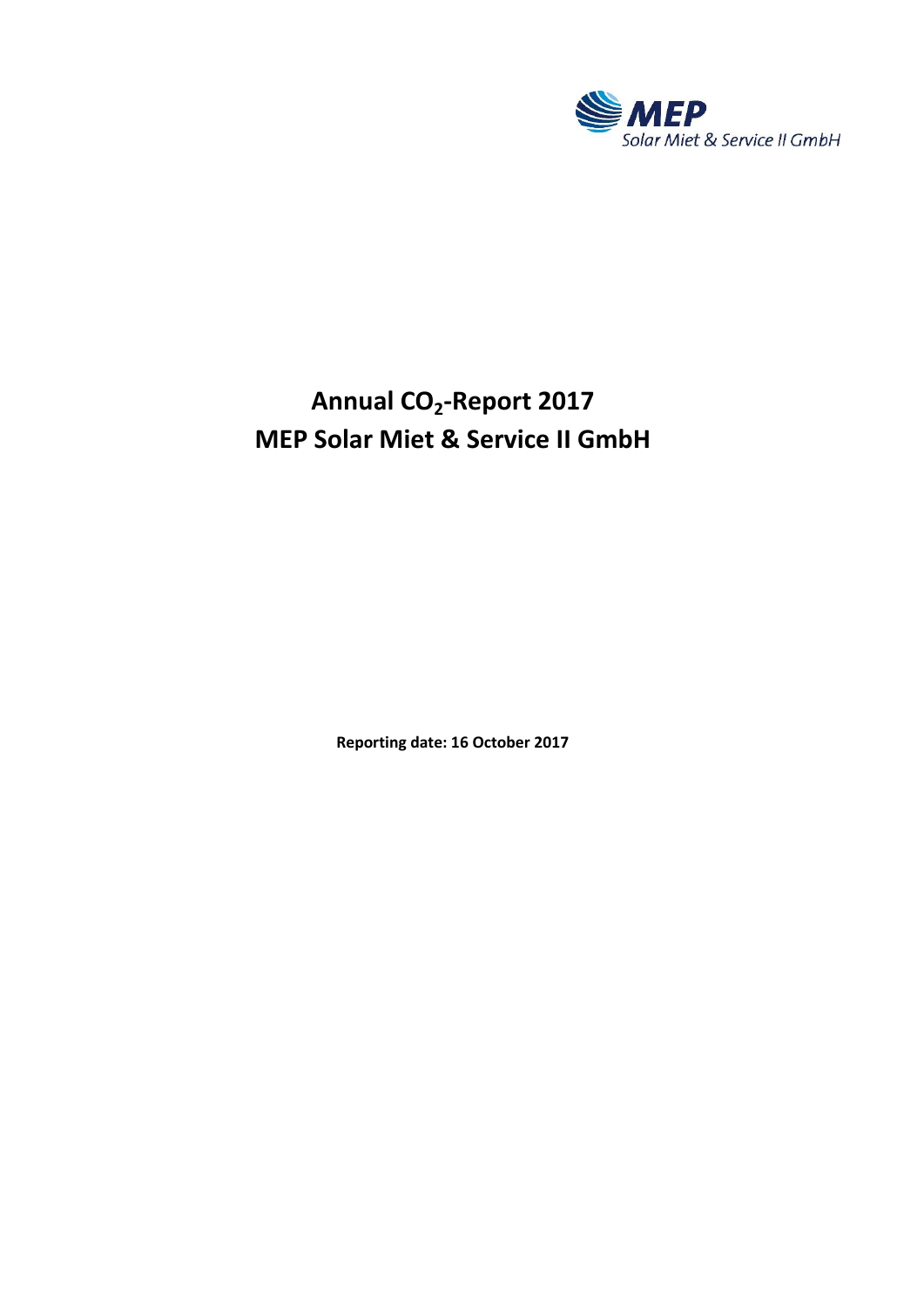## **Definitions and sources**



#### **Average specific energy yield**

**883 kWh/kWp.** The average energy yield of a representative sample of 2.477 MEP clients at this reporting date. Based on individual prognosis for each client depending on: location, orientation of the modules, tilt angle to the horizontal. Calculated with PV\*Sol, Valentin Software GmbH, Berlin.

#### **Annual yield degradation**

**0,1 %.** "A study examining 14 plants in Germany fitted with multicrystalline and monocrystalline modules showed an average degradation of a 0.1 percent relative drop in efficiency per year across the entire plant, including the modules [ISE2]. In this context, the common assumption that plants experience annual output losses of 0.5 percent seems conservative. Comprehensive tests conducted by Fraunhofer ISE have shown that lightinduced degradation of between one and two percent occurs during the first few days of operation depending on the material used in the solar cells. The indicated rated power of modules normally refers to output following this initial degradation." Source: "Aktuelle Fakten zur Photovoltaik in Deutschland 2017", version August 15, 2017, Fraunhofer ISE, p.41. https://www.ise.fraunhofer.de/ content/dam/ise/de/documents/publications/studies/aktuelle-fakten-zur-photovoltaik-in-deutschland.pdf

### **CO<sup>2</sup> -factor acc. §42 EnWG**

**527 g CO2/kWh. Estimated faktor for 2016.** Source: "Entwicklung der spezifischen Kohlendioxid -Emissionen des deutschen Strommix in den Jahren 1990 – 2016." Umwelt Bundesamt, May 2017, p.8. https://www.umweltbundesamt.de/sites/ default/files/medien/1410/publikationen/2017-05-22\_climate-change\_15-2017\_strommix.pdf

### **Seasonal distribution of horizontal irradiance**

Average years 2000-2016. Source: Monatsbericht zur Entwicklung der erneuerbaren Stromerzeugung und Leistung in Deutschland. Deutscher Wetterdienst (DWD) Umweltbundesamt, July 2017, p. 21. http://www.umweltbundesamt.de/ sites/default/files/medien/372/dokumente/2017-07 agee-stat monatsbericht ee 0.pdf)

| <b>Month</b> | <b>Share</b> |  |
|--------------|--------------|--|
|              |              |  |
| January      | 2,12%        |  |
| February     | 3,63%        |  |
| March        | 7,41%        |  |
| April        | 11,46%       |  |
| May          | 14,31%       |  |
| June         | 15,37%       |  |
| July         | 14,91%       |  |
| August       | 12,79%       |  |
| September    | 8,87%        |  |
| October      | 5,19%        |  |
| November     | 2,35%        |  |
| December     | 1,61%        |  |

Tel.: +49 (0) 89 / 442 32 87 0 Fax: +49 (0) 89 / 442 32 87 10 info@mepwerke.de www.mep-werke.de

Geschäftsführer: Konstantin Strasser Stefan Keller Sven Eckstein

Sitz der Gesellschaft: München Handelsregister: HRB 218 818 Ust ID: DE 81 55 65 607

HypoVereinsbank IBAN: DE89 7002 0270 0015 5115 55 BIC: HYVEDEMMXXX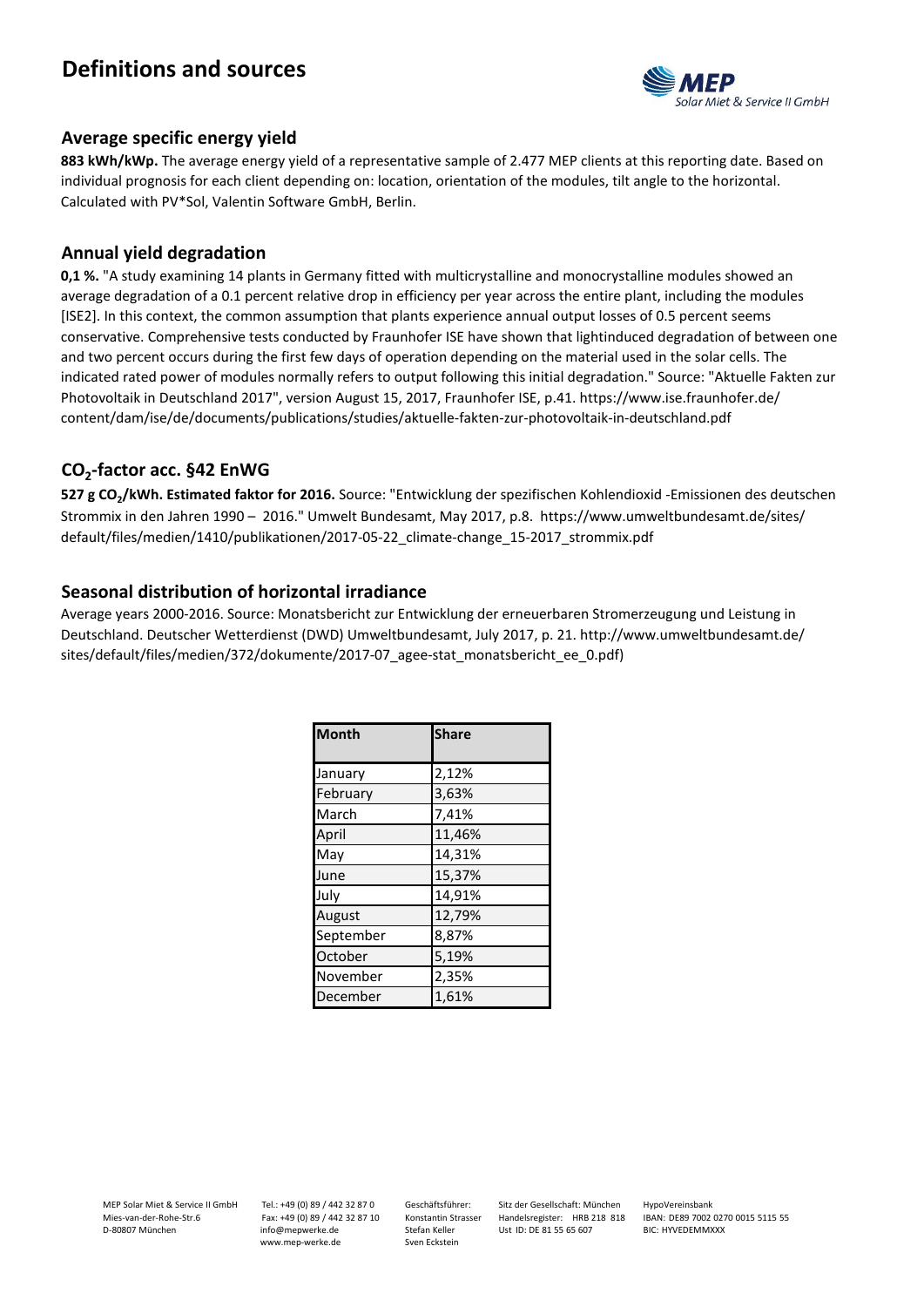## **MEP Solar Miet & Service II GmbH Status 2017**



| PV system  | <b>Number of</b> | <b>Total nominal</b> |
|------------|------------------|----------------------|
| size (kWp) | installations    | power (kWp)          |
| 2,04       | 181              | 369 kWp              |
| 2,55       | 445              | 1.135 kWp            |
| 3,06       | 490              | 1.499 kWp            |
| 3,57       | 482              | 1.721 kWp            |
| 4,08       | 451              | 1.840 kWp            |
| 4,59       | 286              | 1.313 kWp            |
| 5,10       | 347              | 1.770 kWp            |
| 5,61       | 141              | 791 kWp              |
| 6,12       | 137              | 838 kWp              |
| 6,63       | 105              | 696 kWp              |
| 7,14       | 89               | 635 kWp              |
| 7,65       | 46               | 352 kWp              |
| 8,16       | 39               | 318 kWp              |
| 8,67       | 20               | 173 kWp              |
| 9,18       | 16               | 147 kWp              |
| 9,69       | 92               | 891 kWp              |
|            | 3.367            | 14.490 kWp           |

### **Portfolio Size**

| <b>Portfolio</b>  | <b>Size</b> |
|-------------------|-------------|
| Original          | 3.375       |
| Demounted         |             |
| At reporting date | 3.367       |



Average specific energy yield: **883** kWh/kWp

Annual yield degradation: **0,10** %

CO<sub>2</sub>-factor acc. §42 EnWG: **527** g CO<sub>2</sub>  $\overline{527}$  g CO<sub>2</sub>/kWh

MEP Solar Miet & Service II GmbH Mies-van-der-Rohe-Str.6 D-80807 München

Tel.: +49 (0) 89 / 442 32 87 0 Fax: +49 (0) 89 / 442 32 87 10 info@mepwerke.de www.mep-werke.de

Geschäftsführer: Konstantin Strasser Stefan Keller Sven Eckstein

Sitz der Gesellschaft: München Handelsregister: HRB 218 818 Ust ID: DE 81 55 65 607

HypoVereinsbank IBAN: DE89 7002 0270 0015 5115 55 BIC: HYVEDEMMXXX